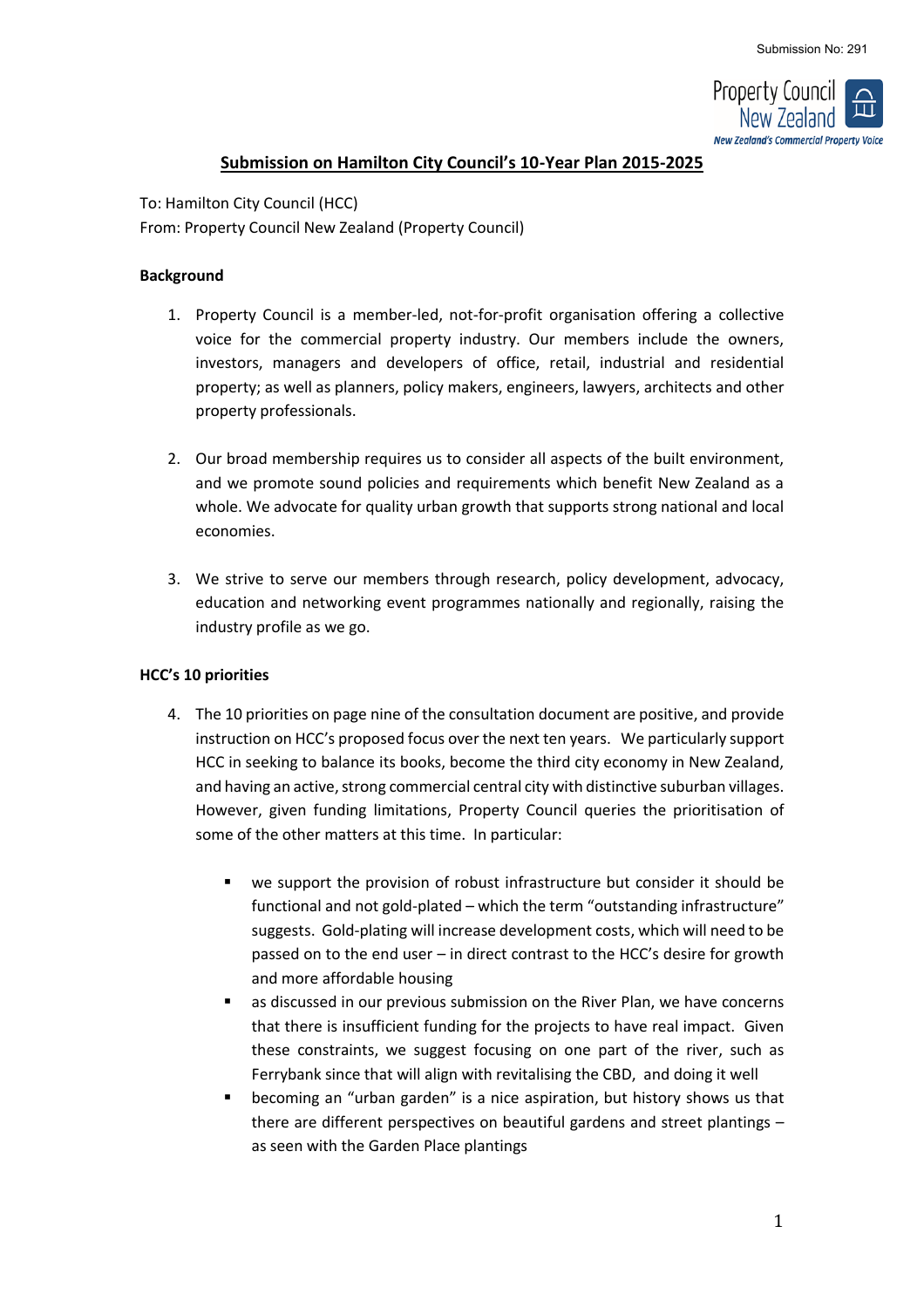New Zealand

- in relation to affordable housing, we advocate for mixed-use developments and medium-high density developments. A high standard must be maintained to avoid these developments being future slums. However, we would like to engage with HCC further on this issue to ensure that there is no misinterpretation between a "high standard" and gold-plating of infrastructure. As described above, in relation to HCC's aim for "outstanding infrastructure", gold-plating inevitably drives costs up, and these costs need to be passed on to the end user (forcing up the price of housing)
- we agree that HCC should enable the celebration of our arts and culture. However, HCC's spend in this area should not be to the detriment of projects which will encourage the city's growth and future economic vitality. It should also not become a significant burden on ratepayers.

## **Living within our means**

## *Debt should fund projects with inter-generational benefits*

5. Property Council supports HCC's continued focus on balancing the books, and we commend HCC on achieving a lower than forecasted debt balance. However, it appears the debt cap of \$440m will cease to exist and the city will be getting close to having half a billion dollars' worth of debt in 10 years' time. This is a significant sum, and will incur interest costs. In this respect, we emphasise the importance of HCC ensuring its borrowings result in inter-generational benefits (to match costs to those who receive the benefits), and that the cost of capital (that is, its property and investments portfolios) is providing benefits to the community.

# *Consider alternate funding mechanisms*

- 6. Property Council submits that Government and ratepayer funding cannot be the sole solution to project funding and that the Council needs to be creative, adaptive and innovative in this respect. Property Council therefore requests the Council seriously considers alternative funding mechanisms for its projects, such as leasebacks and public private partnerships. This is increasingly being used overseas, and there are important lessons to be learned from breakthrough projects like Transmission Gully in Wellington.
- 7. We note that the success of using alternate funding mechanisms will require collaboration with the private sector as well as having the right expertise within council.

#### *Prioritisation*

8. We note HCC's stated focus on core business, yet it intends to spend \$329m of the proposed operating expenditure over 10 years on investment in arts, culture and recreation; and for the River Plan. In addition, HCC plans to purchase land for more reserves and parks. Given HCC's significant debt, and the burden on ratepayers, Property Council request that HCC reconsiders this spend – and potentially revisits these proposals at a later date when it has further decreased its borrowings. Whilst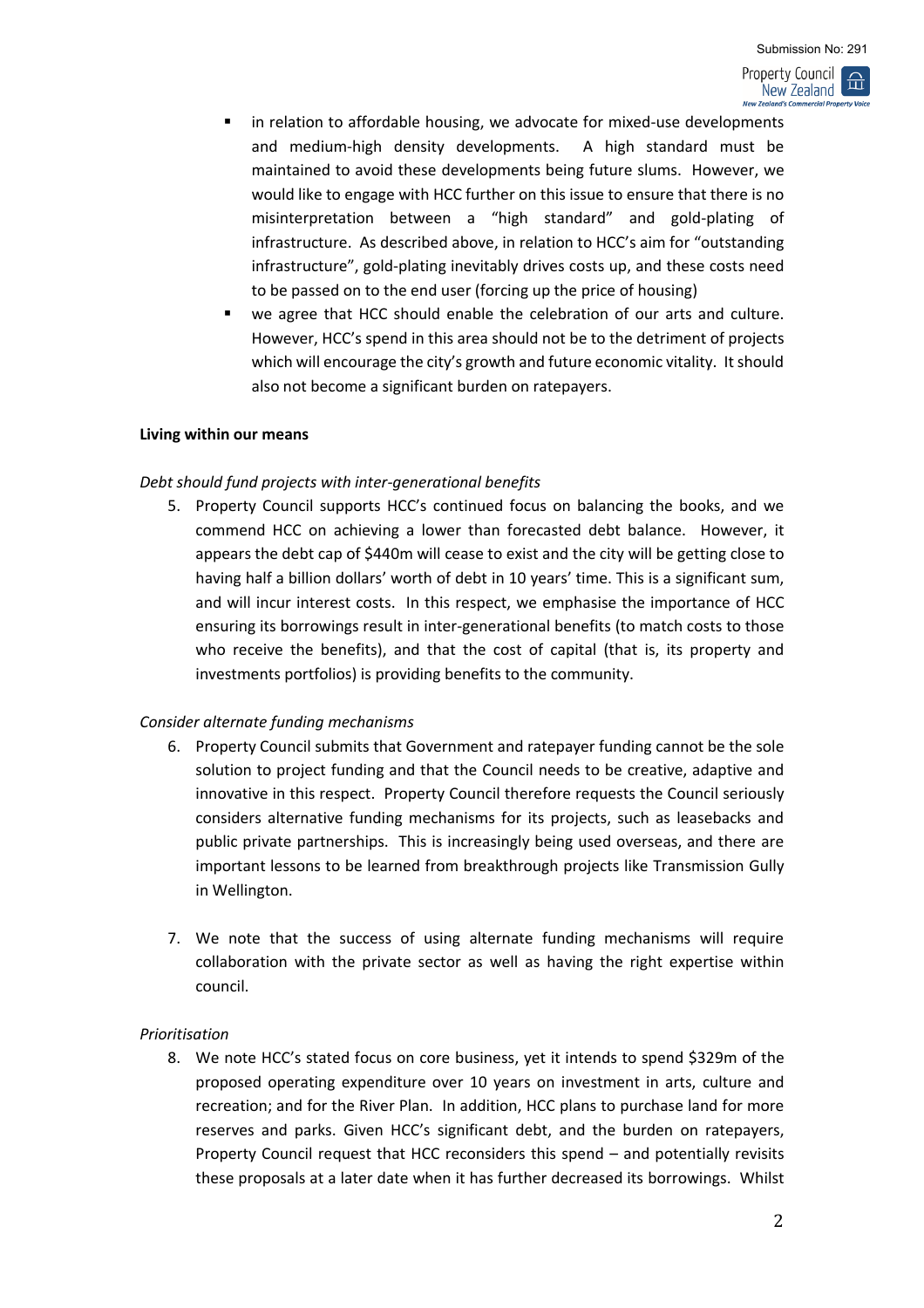we agree that such items and projects bring vitality to the city, in addition to the initial investment, they will require ongoing operational and maintenance costs – and we do not consider that HCC is in a strong position to take these on at this time. In this respect, HCC must prioritise its spending, and not all "wants" should become "haves". There is an appropriate place for art, culture, and events in the city – but there is also an opportunity for private philanthropy to play a greater role in obtaining the "wants". Social infrastructure can also be assisted through other fundraising regimes. Property Council believes the community would be more than happy to get behind particular initiatives as long as the right priorities are identified, made clear, and carried through.

9. In a similar vein, we query the \$2.8m spend on recycling wheelie bins at this particular time.

## **Economic Development**

- 10. As acknowledged by HCC, development and growth stimulates economic activity and generates employment – which creates more opportunities for people in Hamilton. A growing city is far more appealing to private investors, who help fund projects that HCC cannot afford to do itself.
- 11. As such, we strongly support increased prioritisation, spend and focus on encouraging economic growth and development in Hamilton. This will have positive implications for the city's future prosperity (through increased provision of goods, services, employment opportunities etc.) as well as HCC's ratings base. HCC should work collaboratively with the private sector to ensure its focus facilitates appropriate growth. HCC must be careful about "picking winners", for instance based on perceived public perceptions, which distorts the efficient and effective operation of the market in determining where and when growth should take place.
- 12. In this respect, Property Council strongly advocates for prioritisation of lead growth infrastructure, i.e. 3 waters, to ensure HCC can meet demand going forward.
- 13. HCC's economic development focus appears to be on event sponsorship, property investments, i-SITE Visitor Information Centre, Claudelands, Waikato Stadium and Seddon Park (as stated in its consultation document). In this respect, HCC appears to be merely servicing what Hamilton already has. Property Council strongly advocates for funding for projects that take a more proactive role, in actively seeking to attract business and investment into Hamilton. There needs to be a stronger, more vigorous approach, with key performance indicators and accountability, to enable and facilitate growth.
- 14. By way of example, we note that while the areas such as Te Rapa North and Rototuna are thriving, the city heart is noticeably not. HCC needs to take steps to attract, enable and facilitate office and retail development in the CBD to ensure its future vibrancy.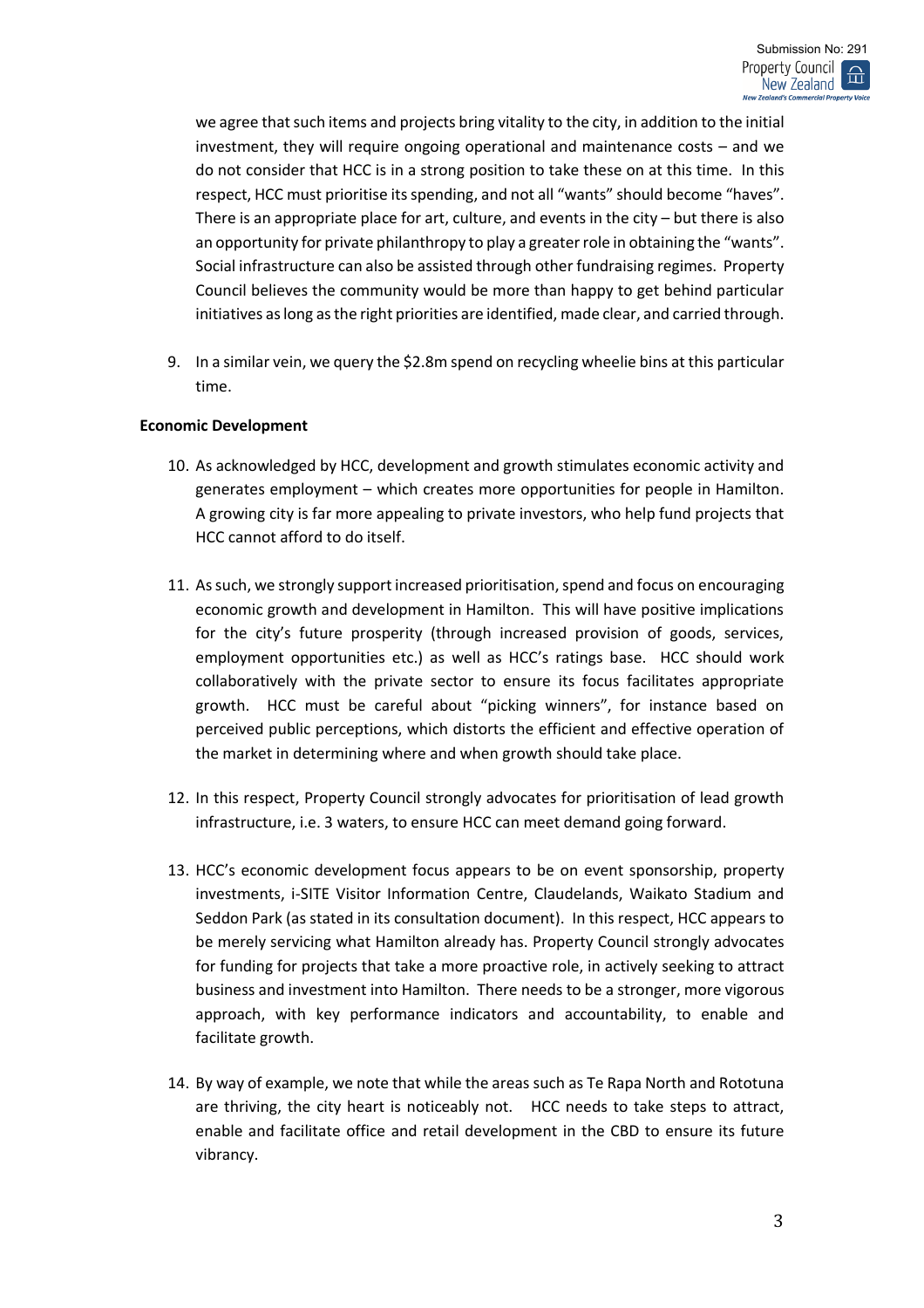- 15. Such efforts, in conjunction with available land at a reasonable price, fair development levies, low rates and a skilled/young labour supply, will all contribute to encouraging business to Hamilton. The market will do the rest.
- 16. Working collaboratively with the private sector will be key to ensuring HCC takes the most appropriate steps in this respect.

## **Assets**

## *Prioritisation*

- 17. Property Council supports HCC in refurbishing and maintaining assets which provide benefit to the community. However, given HCC's limited funds, this must be carefully assessed and prioritised against the other matters that HCC must progress.
- 18. For example, we consider HCC's focus on transport and roads in the CBD to be goldplating, given the current lack of growth in this area. Rather, we consider HCC should focus on revitalising the CBD and encouraging development as a priority. One way to do this is to encourage and enable development by not having development contributions and the commercial rate differentials (to reduce the rates burden on commercial ratepayers who pay 35% or the rates but represent less than 8% of total ratepayers).

## *Divestment*

19. HCC must ensure that its core assets are operating as efficiently and productively as possible, providing a maximum return to ratepayers. We therefore suggest that HCC assesses its entire portfolio of property and asset investments, to ensure the cost of capital is being reflected in providing benefits to the community. If not, then the asset placement is not efficient and is draining resources. If non-core these assets should then be divested and funds used to repay debt. If core, alternative methods for delivering these services should be explored and HCC's organisation restructured accordingly.

# *The CBD*

- 20. Property Council considers HCC should ensure it maintains its office/retail space in the CBD, so as to provide quality examples to other landlords and help ensure the future vitality of the central city area.
- 21. HCC should encourage Waikato Regional Council to do the same, particularly given that the Regional Policy Statement emphasises the importance of the CBD to the region.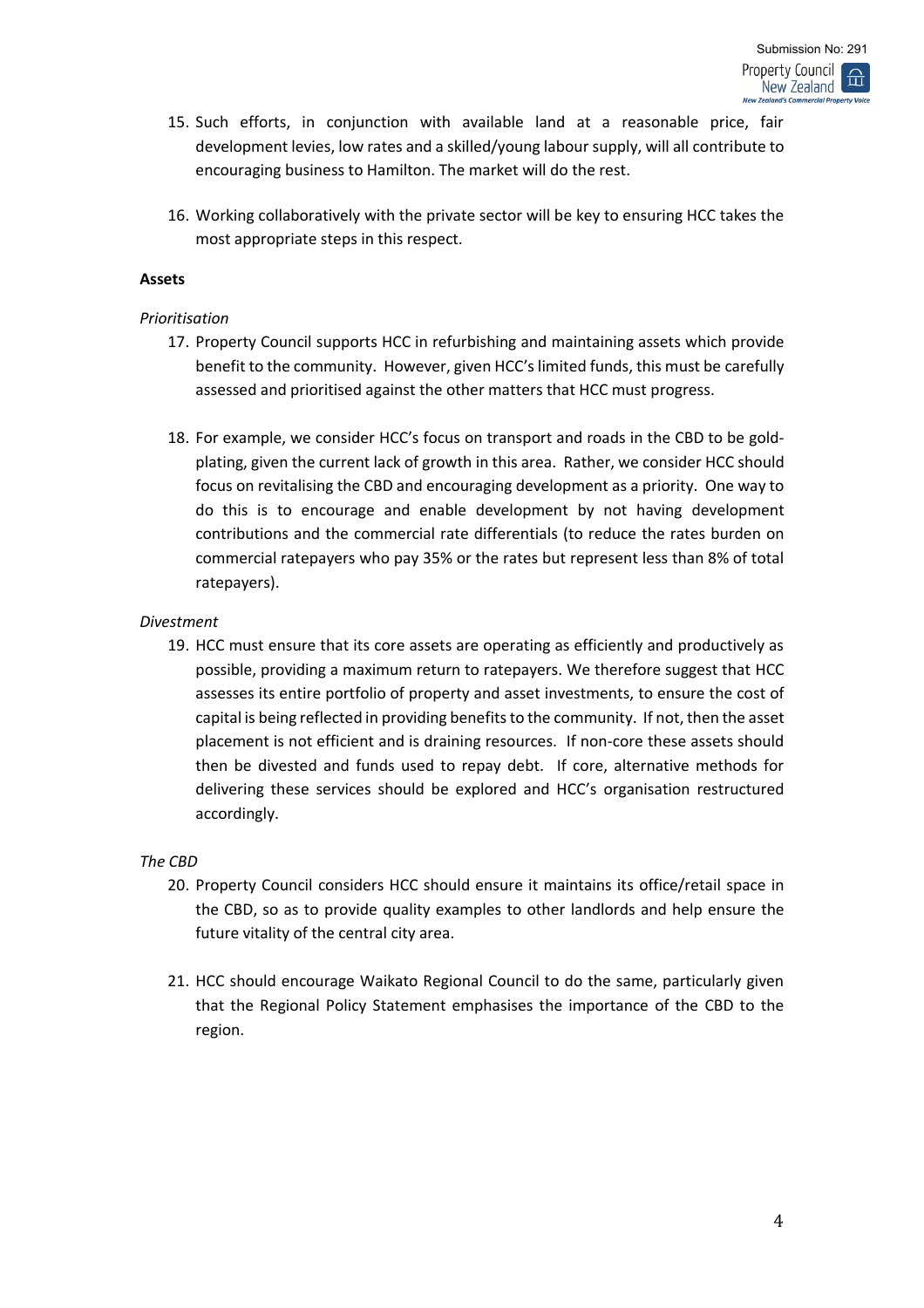## **Rates**

## *Rates increases*

- 22. The current draft of the 10-year plan proposes a rate increase of 3.8% per annum. Property Council has concerns that this increase is required as a result of lack of efficiency, and that ever increasing rates are unsustainable and not affordable.
- 23. Property Council has always advocated for rates increases being no more than the rate of inflation. Since 2000, New Zealand inflation has averaged around 2.7%. In the year to the December 2014 quarter, inflation increased by 0.8% and is expected to remain under 1% in 2020 as well as 2030<sup>1</sup>. As such, HCC's proposed rates increase of 3.8% is at odds with the very low forecasted inflation rate. Also, the proposed increases are significant and will have a cumulative effect. Commercial property owners are unlikely to be able to recoup these costs by increasing rent by 3.8% on average each year. In this respect, high rates will have negative impacts in terms of encouraging business and investment into Hamilton.
- 24. HCC should consider further what savings and efficiencies (including positive implications for rates) can be obtained through collaboration and potential future local government amalgamation. Property Council believes HCC is well-placed to lead further discussion on these topics.

# *Business differentials*

25. Property Council opposes business differentials as they are generally not linked to any specific cost incurred. They are usually neither balanced nor evidence based charges. This is inequitable and a short-sighted revenue raising mechanism – as increasing the cost of doing business leads to less investment and capital into Hamilton. Property Council instead favours appropriately applied targeted rates, linked to specific costs incurred, to be a more transparent and efficient mechanism.

# *Representation*

26. In relation to business improvement districts, we consider it important that the payers of this initiative have representation in determining how much money is collected in this regard and how it is spent. Perhaps a CBD Board is something to consider here.

#### *Summary*

- 27. In summary, rates are, in effect, a tax, which must be proportionate to the benefits that ratepayers receive. Property Council contends that Hamilton's rating system must provide the right signals for investors and private enterprise to choose this city ahead of others as a place to do business. This is vital for Hamilton's future prosperity and growth.
- 28. Property Council therefore advocates that HCC makes its rating system more transparent, with revenues clearly linked to costs and any cross subsidisations clearly

<sup>1</sup> <http://www.tradingeconomics.com/new-zealand/forecast>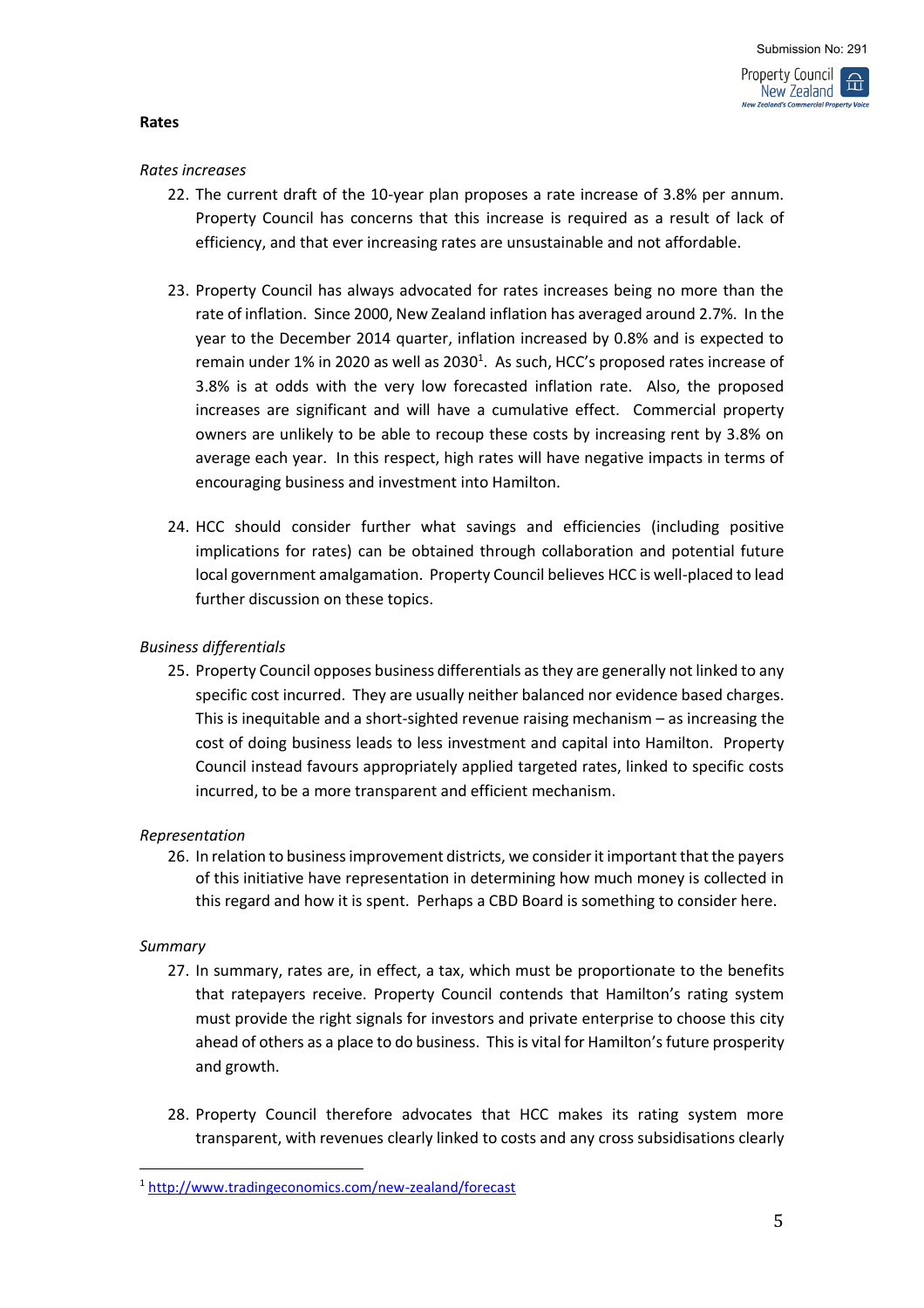#### Property Council 峃 New Zealand **cial Property Voice**

signalled and explained. Such an approach will ensure greater accountability for spend, resulting in efficiencies. This should encourage investment into Hamilton along with employment opportunities, population growth and an increased rating base for HCC.

#### **Infrastructure**

#### *Land*

29. Property Council supports the provision of sufficient land for residential and commercial development. This is vital for a growing city such as Hamilton. However, we note that urban sprawl comes with significant costs. Providing for additional subdivisions on the outskirts of Hamilton means new infrastructure and roading improvements are required – increasing costs for ratepayers and developers via the citywide development contribution charges. In this respect, we urge HCC to ensure its identified growth areas minimise additional infrastructure requirements / costs, and are in locations which are attractive to the market to develop. If not, market driven development in other areas will likely end up having to cross-subsidise this inefficiently located development.

#### *Investment*

30. On page 10 the consultation document states, "If we make investments in certain infrastructure now…we can put in place the assets we need for the long term and avoid a huge backlog of expensive work in the next 20-30 years." However on page 17 it states, "…it's about getting the most out of our assets and investing only when we need to, not before." Clearly a balance needs to be struck. HCC needs to consider growth projections, consult the private sector and plan for its infrastructure spend in appropriate areas accordingly. "Just in time" investment is key in this respect, in order to avoid hampering growth and development through insufficient infrastructure provision, but also to avoid expensive infrastructure spends which then do not get utilised. Borrowing more to do projects earlier should only be supported on the basis that the borrowing is supported by demonstrable demand/growth and relates to lead growth infrastructure e.g. 3 waters. Private fundraising and philanthropy exercises should be investigated, with HCC identifying the priority/projects and helping enable the solution, rather than just funding it all.

#### *Water*

- 31. Property Council queries whether the water infrastructure study between Waipa, Waikato and Hamilton is in addition to infrastructure studies conducted by the Mayoral Forum with all Waikato councils. If an option has to be chosen, Property Council favours a CCO model to allow for greater accountability and strategic, rather than political, goals. This is something that was included in our Initiatives for Hamilton document (March 2011). Property Council has also advocated for forms of amalgamation and looks forward to seeing the results of this study.
- 32. In addition, we favour user-pays scenarios, which minimise cross-subsidisation.